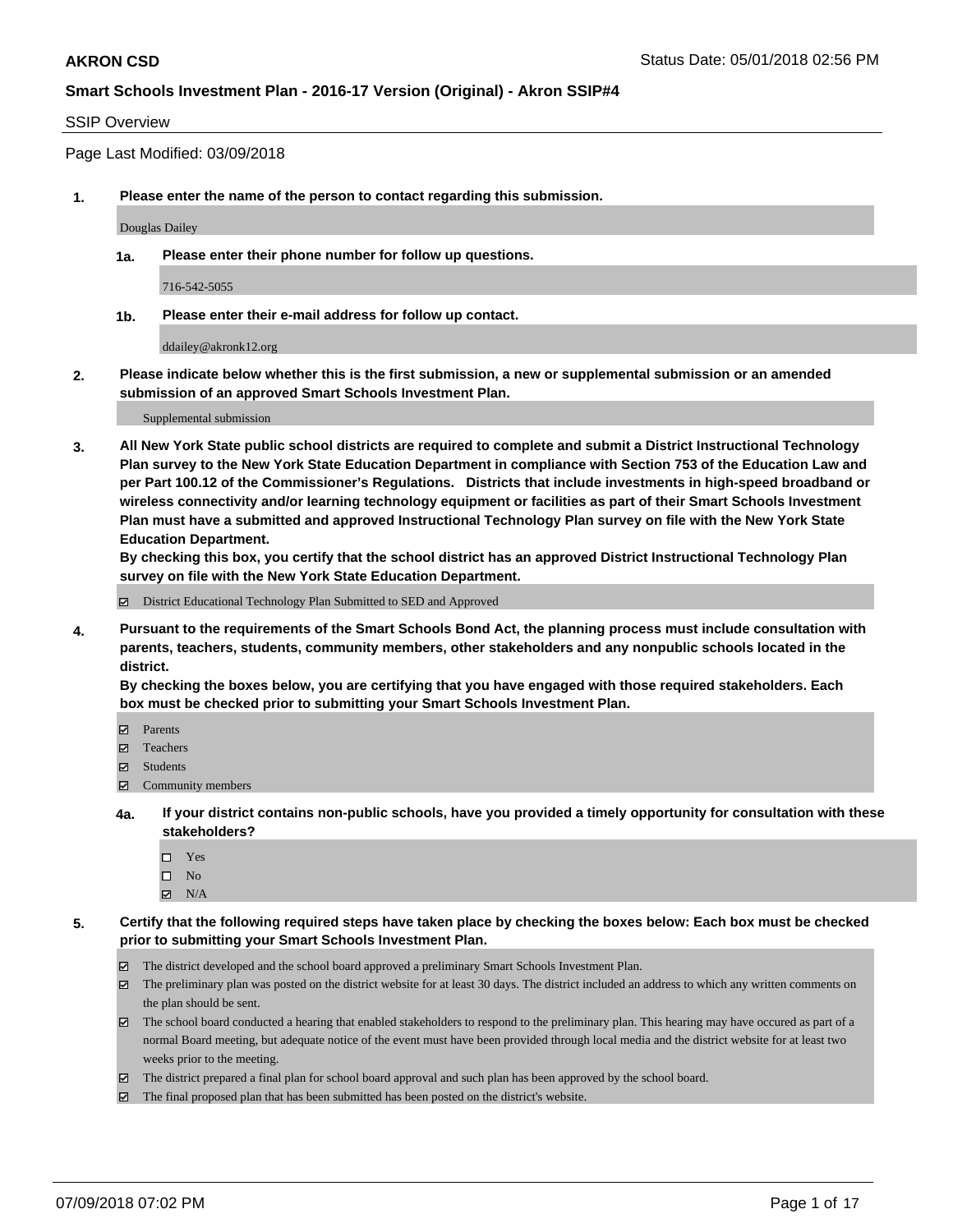SSIP Overview

Page Last Modified: 03/09/2018

**5a. Please upload the proposed Smart Schools Investment Plan (SSIP) that was posted on the district's website, along with any supporting materials. Note that this should be different than your recently submitted Educational Technology Survey. The Final SSIP, as approved by the School Board, should also be posted on the website and remain there during the course of the projects contained therein.**

Final\_Akron\_Smart\_Schools\_Investment\_Plan\_4\_.pdf

**5b. Enter the webpage address where the final Smart Schools Investment Plan is posted. The Plan should remain posted for the life of the included projects.**

http://www.akronschools.org/site/default.aspx?PageID=5396

**6. Please enter an estimate of the total number of students and staff that will benefit from this Smart Schools Investment Plan based on the cumulative projects submitted to date.**

1,550

**7. An LEA/School District may partner with one or more other LEA/School Districts to form a consortium to pool Smart Schools Bond Act funds for a project that meets all other Smart School Bond Act requirements. Each school district participating in the consortium will need to file an approved Smart Schools Investment Plan for the project and submit a signed Memorandum of Understanding that sets forth the details of the consortium including the roles of each respective district.**

 $\Box$  The district plans to participate in a consortium to partner with other school district(s) to implement a Smart Schools project.

**8. Please enter the name and 6-digit SED Code for each LEA/School District participating in the Consortium.**

| <b>Partner LEA/District</b> | <b>ISED BEDS Code</b> |
|-----------------------------|-----------------------|
| (No Response)               | (No Response)         |

#### **9. Please upload a signed Memorandum of Understanding with all of the participating Consortium partners.**

(No Response)

**10. Your district's Smart Schools Bond Act Allocation is:**

\$1,255,318

**11.** Enter the budget sub-allocations by category that you are submitting for approval at this time. If you are not budgeting SSBA funds for a category, please enter 0 (zero.) If the value entered is \$0, you will not be required to complete that survey question.

|                                       | Sub-<br><b>Allocations</b> |
|---------------------------------------|----------------------------|
| School Connectivity                   | l 0                        |
| Connectivity Projects for Communities | $\overline{0}$             |
| Classroom Technology                  | 112,760                    |
| Pre-Kindergarten Classrooms           | $\overline{0}$             |
| Replace Transportable Classrooms      | 0                          |
| High-Tech Security Features           | $\overline{0}$             |
| Totals:                               | 112,760                    |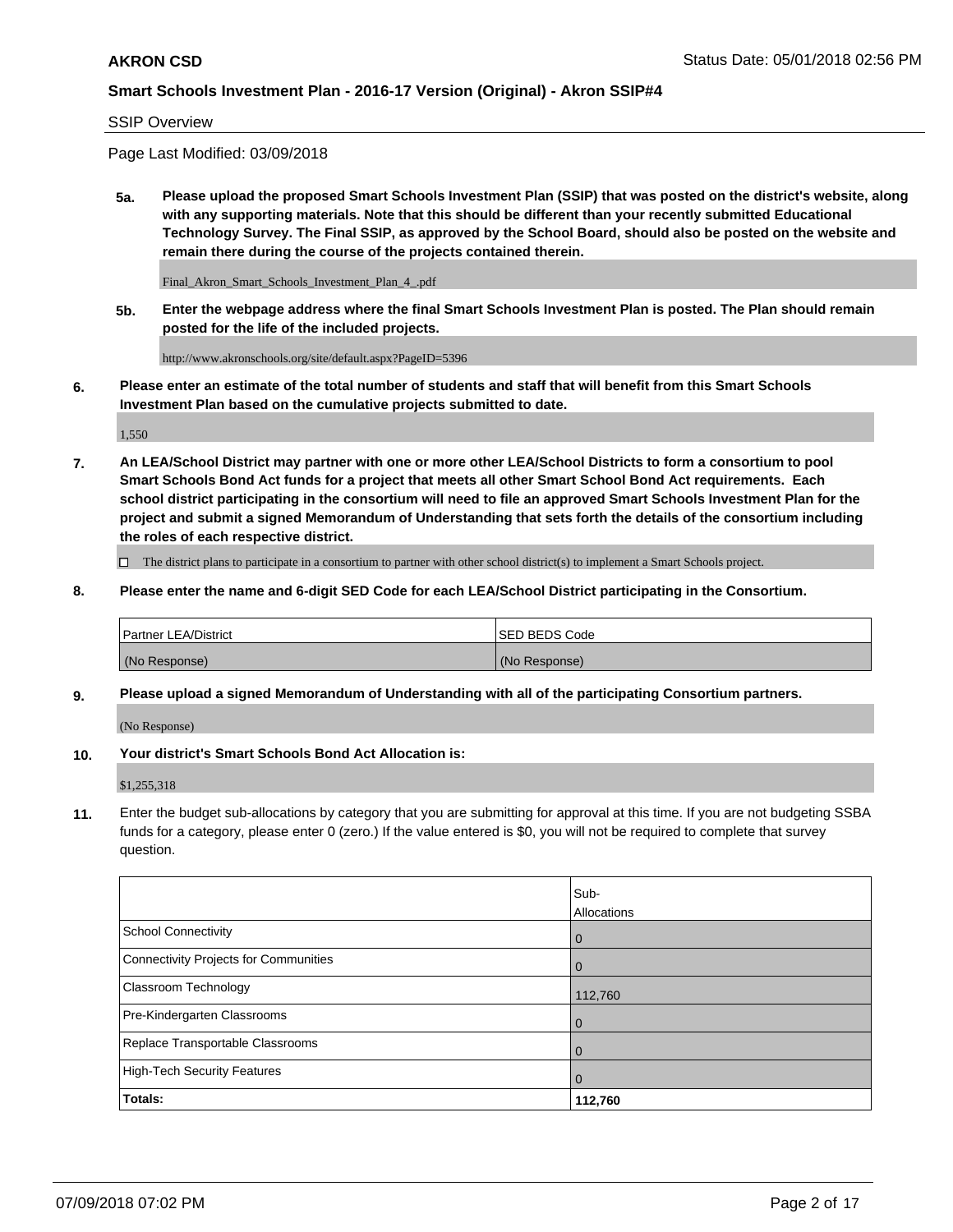### School Connectivity

Page Last Modified: 03/09/2018

- **1. In order for students and faculty to receive the maximum benefit from the technology made available under the Smart Schools Bond Act, their school buildings must possess sufficient connectivity infrastructure to ensure that devices can be used during the school day. Smart Schools Investment Plans must demonstrate that:**
	- **• sufficient infrastructure that meets the Federal Communications Commission's 100 Mbps per 1,000 students standard currently exists in the buildings where new devices will be deployed, or**
	- **• is a planned use of a portion of Smart Schools Bond Act funds, or**
	- **• is under development through another funding source.**

**Smart Schools Bond Act funds used for technology infrastructure or classroom technology investments must increase the number of school buildings that meet or exceed the minimum speed standard of 100 Mbps per 1,000 students and staff within 12 months. This standard may be met on either a contracted 24/7 firm service or a "burstable" capability. If the standard is met under the burstable criteria, it must be:**

**1. Specifically codified in a service contract with a provider, and**

**2. Guaranteed to be available to all students and devices as needed, particularly during periods of high demand, such as computer-based testing (CBT) periods.**

**Please describe how your district already meets or is planning to meet this standard within 12 months of plan submission.**

(No Response)

- **1a. If a district believes that it will be impossible to meet this standard within 12 months, it may apply for a waiver of this requirement, as described on the Smart Schools website. The waiver must be filed and approved by SED prior to submitting this survey.**
	- By checking this box, you are certifying that the school district has an approved waiver of this requirement on file with the New York State Education Department.
- **2.** Connectivity Speed Calculator **(Required)**

|                         | l Number of<br>Students | Multiply by<br>100 Kbps | Divide by 1000 Current Speed<br>to Convert to<br>Required<br>Speed in Mb | lin Mb           | Expected<br>Speed to be<br>Attained Within   Required<br>12 Months | <b>Expected Date</b><br>When<br>Speed Will be<br>Met |
|-------------------------|-------------------------|-------------------------|--------------------------------------------------------------------------|------------------|--------------------------------------------------------------------|------------------------------------------------------|
| <b>Calculated Speed</b> | (No<br>Response)        | (No Response)           | (No<br>Response)                                                         | (No<br>Response) | (No<br>Response)                                                   | l (No<br>Response)                                   |

**3. Describe how you intend to use Smart Schools Bond Act funds for high-speed broadband and/or wireless connectivity projects in school buildings.**

(No Response)

**4. Describe the linkage between the district's District Instructional Technology Plan and the proposed projects. (There should be a link between your response to this question and your response to Question 1 in Part E. Curriculum and Instruction "What are the district's plans to use digital connectivity and technology to improve teaching and learning?)**

(No Response)

**5. If the district wishes to have students and staff access the Internet from wireless devices within the school building, or in close proximity to it, it must first ensure that it has a robust Wi-Fi network in place that has sufficient bandwidth to meet user demand.**

**Please describe how you have quantified this demand and how you plan to meet this demand.**

(No Response)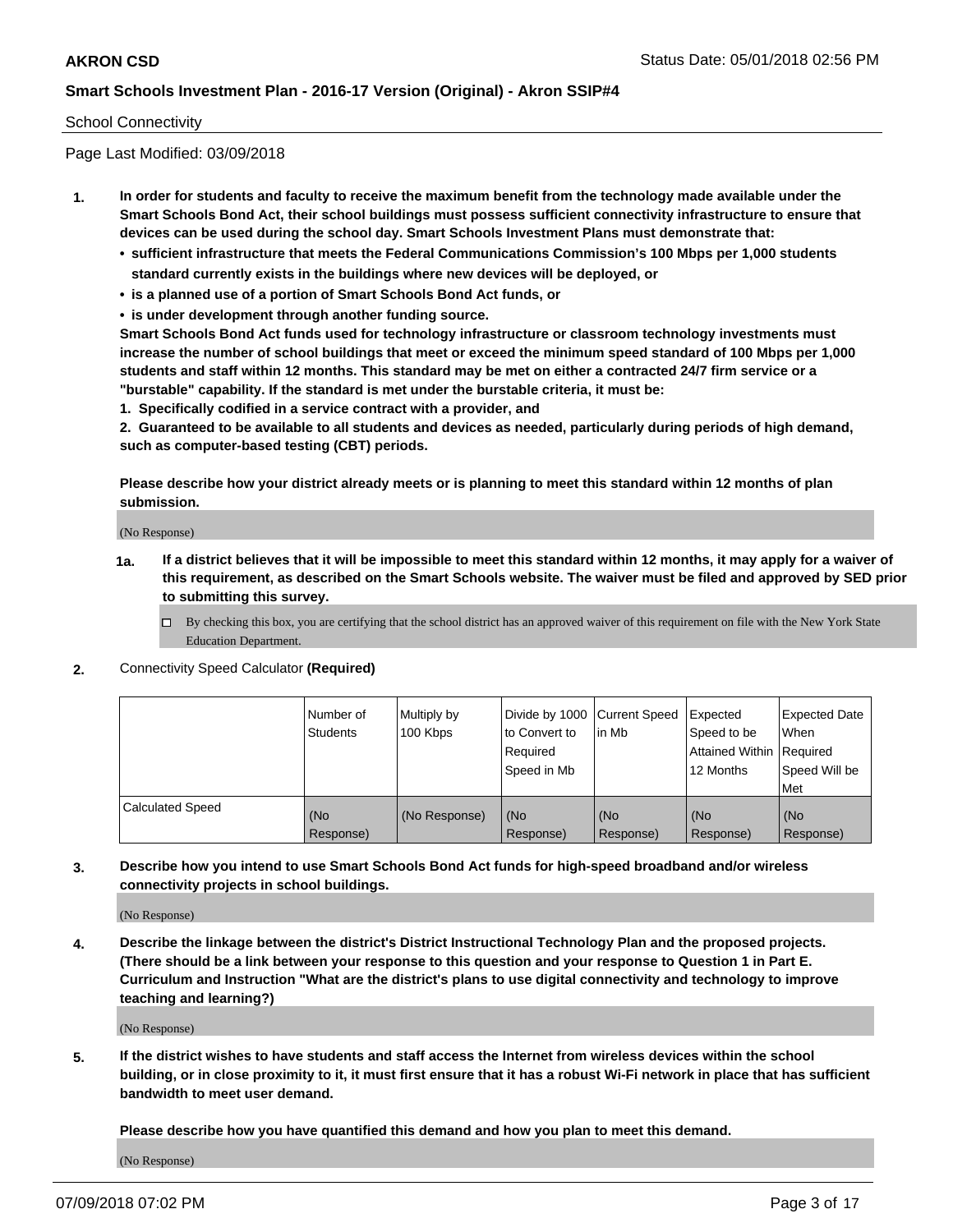#### School Connectivity

Page Last Modified: 03/09/2018

**6. As indicated on Page 5 of the guidance, the Office of Facilities Planning will have to conduct a preliminary review of all capital projects, including connectivity projects.**

**Please indicate on a separate row each project number given to you by the Office of Facilities Planning.**

| Project Number |  |
|----------------|--|
| (No Response)  |  |

**7. Certain high-tech security and connectivity infrastructure projects may be eligible for an expedited review process as determined by the Office of Facilities Planning.**

#### **Was your project deemed eligible for streamlined review?**

(No Response)

#### **8. Include the name and license number of the architect or engineer of record.**

| Name          | License Number |
|---------------|----------------|
| (No Response) | (No Response)  |

**9.** If you are submitting an allocation for **School Connectivity** complete this table.

**Note that the calculated Total at the bottom of the table must equal the Total allocation for this category that you entered in the SSIP Overview overall budget.** 

|                                            | Sub-          |
|--------------------------------------------|---------------|
|                                            | Allocation    |
| Network/Access Costs                       | (No Response) |
| Outside Plant Costs                        | (No Response) |
| School Internal Connections and Components | (No Response) |
| Professional Services                      | (No Response) |
| Testing                                    | (No Response) |
| <b>Other Upfront Costs</b>                 | (No Response) |
| <b>Other Costs</b>                         | (No Response) |
| Totals:                                    | 0             |

**10. Please detail the type, quantity, per unit cost and total cost of the eligible items under each sub-category. This is especially important for any expenditures listed under the "Other" category. All expenditures must be eligible for tax-exempt financing to be reimbursed through the SSBA. Sufficient detail must be provided so that we can verify this is the case. If you have any questions, please contact us directly through smartschools@nysed.gov. NOTE: Wireless Access Points should be included in this category, not under Classroom Educational Technology, except those that will be loaned/purchased for nonpublic schools.**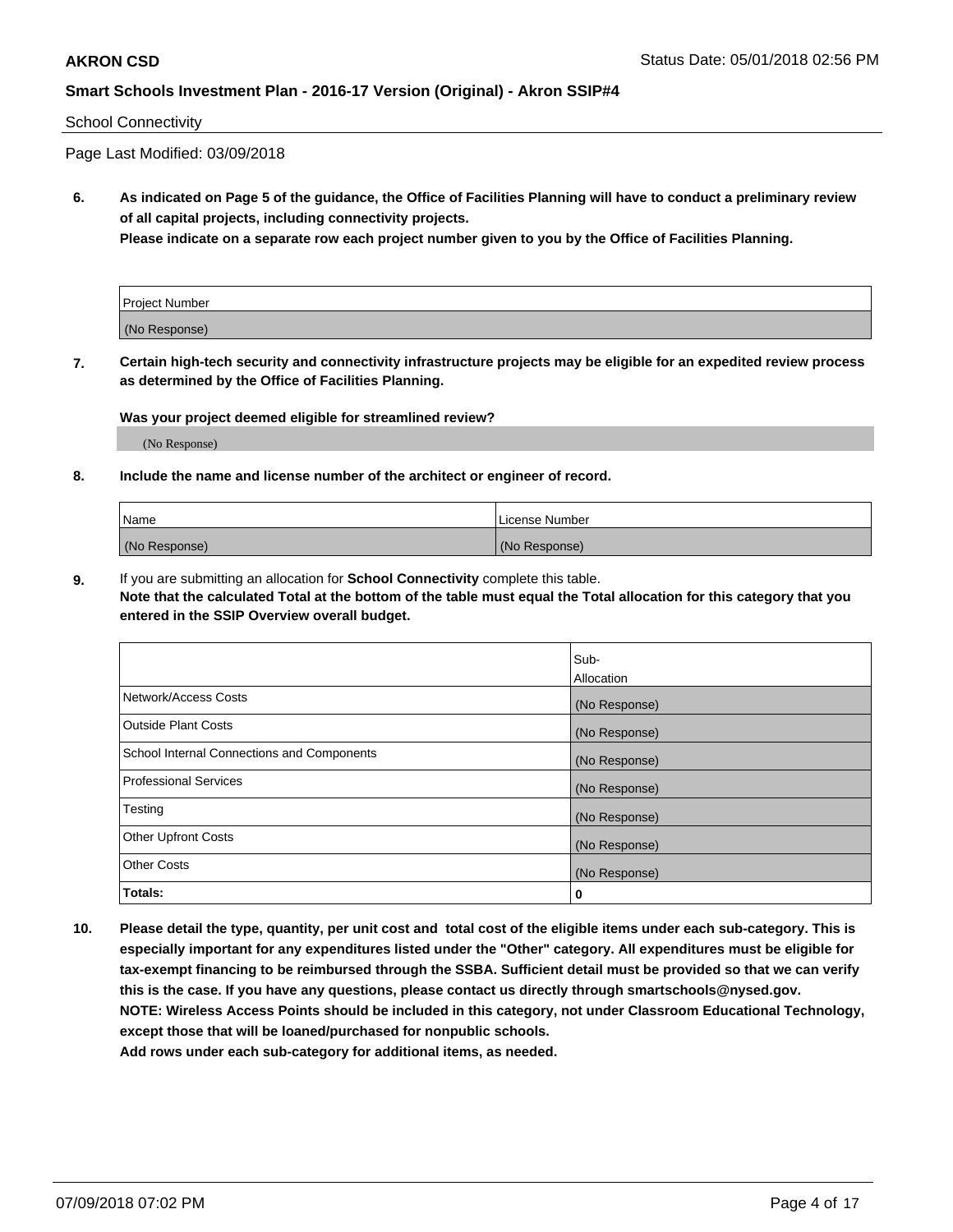School Connectivity

| Select the allowable expenditure | Item to be purchased | Quantity      | Cost per Item | <b>Total Cost</b> |
|----------------------------------|----------------------|---------------|---------------|-------------------|
| type.                            |                      |               |               |                   |
| Repeat to add another item under |                      |               |               |                   |
| each type.                       |                      |               |               |                   |
| (No Response)                    | (No Response)        | (No Response) | (No Response) | (No Response)     |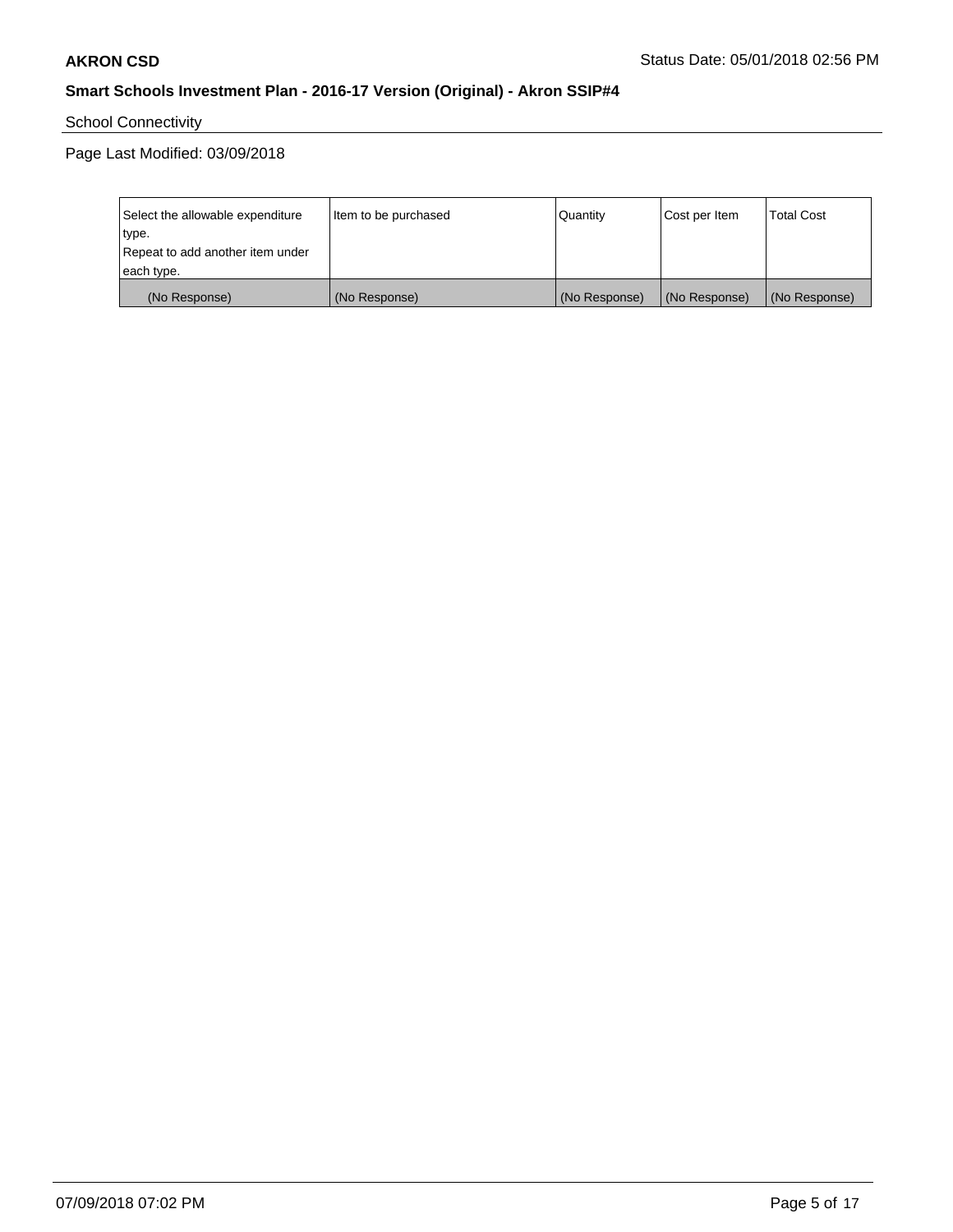Community Connectivity (Broadband and Wireless)

Page Last Modified: 03/09/2018

**1. Describe how you intend to use Smart Schools Bond Act funds for high-speed broadband and/or wireless connectivity projects in the community.**

(No Response)

**2. Please describe how the proposed project(s) will promote student achievement and increase student and/or staff access to the Internet in a manner that enhances student learning and/or instruction outside of the school day and/or school building.**

(No Response)

**3. Community connectivity projects must comply with all the necessary local building codes and regulations (building and related permits are not required prior to plan submission).**

 $\Box$  I certify that we will comply with all the necessary local building codes and regulations.

**4. Please describe the physical location of the proposed investment.**

(No Response)

**5. Please provide the initial list of partners participating in the Community Connectivity Broadband Project, along with their Federal Tax Identification (Employer Identification) number.**

| <b>Project Partners</b> | l Federal ID # |
|-------------------------|----------------|
| (No Response)           | (No Response)  |

**6.** If you are submitting an allocation for **Community Connectivity**, complete this table. **Note that the calculated Total at the bottom of the table must equal the Total allocation for this category that you entered in the SSIP Overview overall budget.**

|                                    | Sub-Allocation |
|------------------------------------|----------------|
| Network/Access Costs               | (No Response)  |
| Outside Plant Costs                | (No Response)  |
| <b>Tower Costs</b>                 | (No Response)  |
| <b>Customer Premises Equipment</b> | (No Response)  |
| <b>Professional Services</b>       | (No Response)  |
| Testing                            | (No Response)  |
| <b>Other Upfront Costs</b>         | (No Response)  |
| <b>Other Costs</b>                 | (No Response)  |
| Totals:                            | 0              |

**7. Please detail the type, quantity, per unit cost and total cost of the eligible items under each sub-category. This is especially important for any expenditures listed under the "Other" category. All expenditures must be capital-bond eligible to be reimbursed through the SSBA. If you have any questions, please contact us directly through smartschools@nysed.gov.**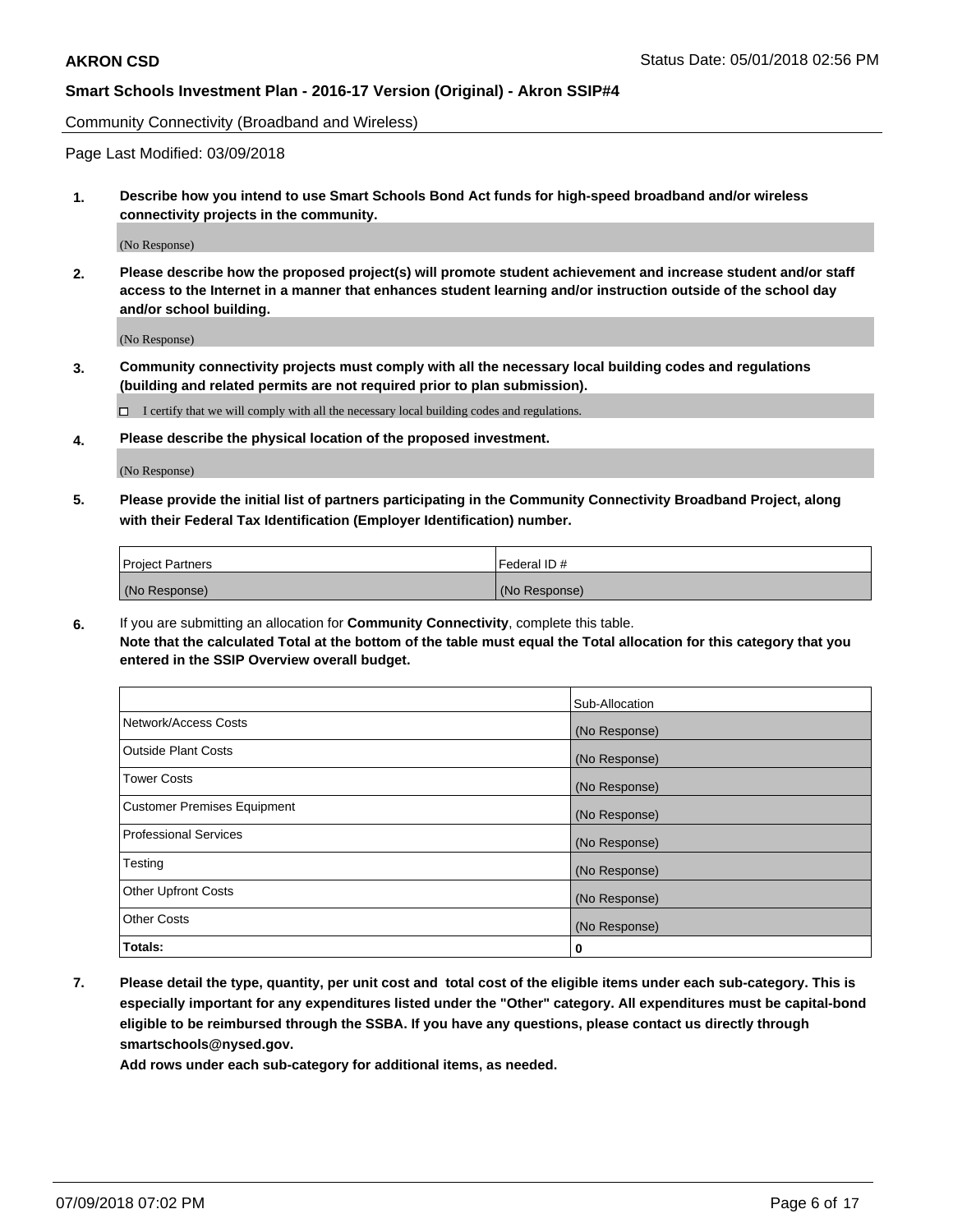Community Connectivity (Broadband and Wireless)

| Select the allowable expenditure | Item to be purchased | <b>Quantity</b> | Cost per Item | <b>Total Cost</b> |
|----------------------------------|----------------------|-----------------|---------------|-------------------|
| type.                            |                      |                 |               |                   |
| Repeat to add another item under |                      |                 |               |                   |
| each type.                       |                      |                 |               |                   |
| (No Response)                    | (No Response)        | (No Response)   | (No Response) | (No Response)     |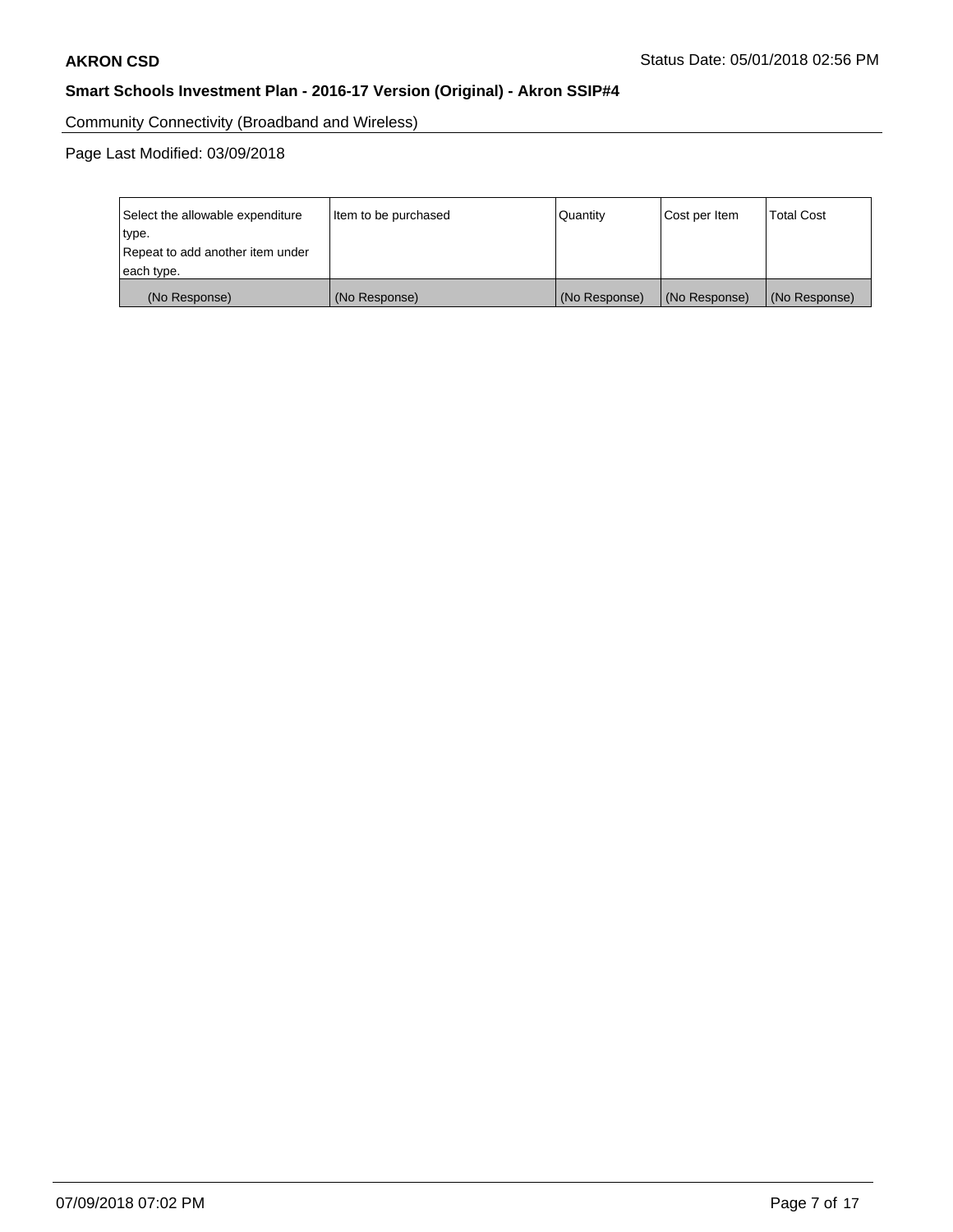### Classroom Learning Technology

Page Last Modified: 03/09/2018

**1. In order for students and faculty to receive the maximum benefit from the technology made available under the Smart Schools Bond Act, their school buildings must possess sufficient connectivity infrastructure to ensure that devices can be used during the school day. Smart Schools Investment Plans must demonstrate that sufficient infrastructure that meets the Federal Communications Commission's 100 Mbps per 1,000 students standard currently exists in the buildings where new devices will be deployed, or is a planned use of a portion of Smart Schools Bond Act funds, or is under development through another funding source.**

**Smart Schools Bond Act funds used for technology infrastructure or classroom technology investments must increase the number of school buildings that meet or exceed the minimum speed standard of 100 Mbps per 1,000 students and staff within 12 months. This standard may be met on either a contracted 24/7 firm service or a "burstable" capability. If the standard is met under the burstable criteria, it must be:**

**1. Specifically codified in a service contract with a provider, and**

**2. Guaranteed to be available to all students and devices as needed, particularly during periods of high demand, such as computer-based testing (CBT) periods.**

**Please describe how your district already meets or is planning to meet this standard within 12 months of plan submission.**

This district already meets the minimum standard of 100 Mbps per 1,000 students. A previous SSIP replaced all switches in all wiring closets, replaced the core switch in the server room, and added an 802.11 a/c access point in every room. Our fiber backcone connected to Erie 1 BOCES gives us a 10Gb pipe to the internet with 10Gb to all of our switches.

- **1a. If a district believes that it will be impossible to meet this standard within 12 months, it may apply for a waiver of this requirement, as described on the Smart Schools website. The waiver must be filed and approved by SED prior to submitting this survey.**
	- By checking this box, you are certifying that the school district has an approved waiver of this requirement on file with the New York State Education Department.
- **2.** Connectivity Speed Calculator **(Required)**

|                         | Number of<br><b>Students</b> | Multiply by<br>100 Kbps | Divide by 1000 Current Speed<br>to Convert to<br>Required<br>Speed in Mb | lin Mb | Expected<br>Speed to be<br>Attained Within   Required<br>12 Months | <b>Expected Date</b><br>When<br>Speed Will be<br>l Met |
|-------------------------|------------------------------|-------------------------|--------------------------------------------------------------------------|--------|--------------------------------------------------------------------|--------------------------------------------------------|
| <b>Calculated Speed</b> | 1,365                        | 136,500                 | 136.5                                                                    | 1000   | 1000                                                               | current                                                |

**3. If the district wishes to have students and staff access the Internet from wireless devices within the school building, or in close proximity to it, it must first ensure that it has a robust Wi-Fi network in place that has sufficient bandwidth to meet user demand.**

**Please describe how you have quantified this demand and how you plan to meet this demand.**

This demand was addressed in a previous SSIP. This previously submitted SSIP replaced and expanded the number of access points to 190. These new access points will be 802.11ac and will be located in every instructional room and multiple access points in larger areas (cafeterias, auditorium, gyms, etc.). Also replaced was every network switch in every wiring closet and our core switch in the server room. These new switches will allow for the power over ethernet (POE) that the new access points require. This SSIP has been fully implemented at this time.

**4. All New York State public school districts are required to complete and submit an Instructional Technology Plan survey to the New York State Education Department in compliance with Section 753 of the Education Law and per Part 100.12 of the Commissioner's Regulations.**

**Districts that include educational technology purchases as part of their Smart Schools Investment Plan must have a submitted and approved Instructional Technology Plan survey on file with the New York State Education Department.**

By checking this box, you are certifying that the school district has an approved Instructional Technology Plan survey on file with the New York State Education Department.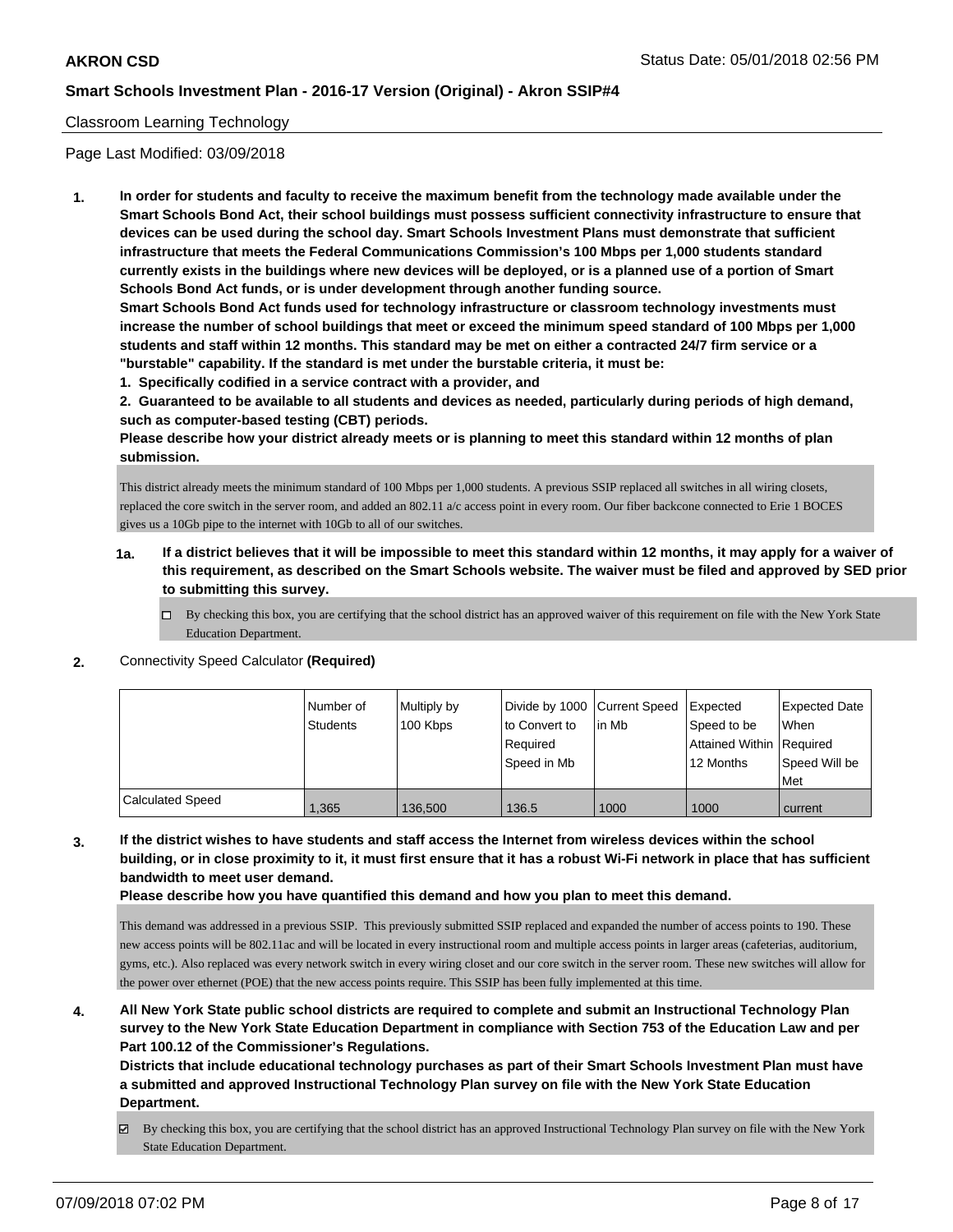#### Classroom Learning Technology

Page Last Modified: 03/09/2018

**5. Describe the devices you intend to purchase and their compatibility with existing or planned platforms or systems. Specifically address the adequacy of each facility's electrical, HVAC and other infrastructure necessary to install and support the operation of the planned technology.**

The district is purchasing Chromebooks, cases, and extra power supplies in this SSIP. With the purchase of these Chromebooks the district has been built a Google for Education domain and has migrated the current email system to Gmail. These devices are designed to work in conjunction with our learning management system, giving students 24/7 access to the content being provided by their teachers and resources available on the internet. The wireless infrastructure has been addressed with a previous SSIP. HVAC and electrical are not expected to be impacted. There will be a reduction of desktop PCs in the district. "Charging stations" in the libraries, cafeterias, and classrooms will be established for students who forget to charge their device or deplete their charge throughout the day.

- **6. Describe how the proposed technology purchases will:**
	- **> enhance differentiated instruction;**
	- **> expand student learning inside and outside the classroom;**
	- **> benefit students with disabilities and English language learners; and**
	- **> contribute to the reduction of other learning gaps that have been identified within the district.**

**The expectation is that districts will place a priority on addressing the needs of students who struggle to succeed in a rigorous curriculum. Responses in this section should specifically address this concern and align with the district's Instructional Technology Plan (in particular Question 2 of E. Curriculum and Instruction: "Does the district's instructional technology plan address the needs of students with disabilities to ensure equitable access to instruction, materials and assessments?" and Question 3 of the same section: "Does the district's instructional technology plan address the provision of assistive technology specifically for students with disabilities to ensure access to and participation in the general curriculum?"**

These devices in conjunction with our learning management system will give students 24/7 access to valuable content from the teachers and the abundant amount of information available from internet sources. Studies show that these types of devices increase the amount of student engagement in the classroom and at home. These devices increase the ability for students to work collaboratively with other students within their class, school, district, state, nation and world. Students can collaborate in a virtual environment without being physically near each other increasing the amount of collaboration time beyond the traditional class period. These devices in conjunction with our learning management system, Google domain, and Gmail allow for electronic transfer of assignments and assessments. This electronic transfer allows for quicker feedback from teachers on how students are doing. These devices allow our teachers the opportunity to explore "flipped classroom" environments where much of the students learning is done outside of the classroom allowing the teacher more time for differentiated instruction when the students come back to class. Applications and extensions associated with Google for Education allow differentiated instruction for students by presenting material to the student at their own pace, ability level, or with proper modification. Chromebooks are a vehicle for assistive technology for our students with disabilities and ELL students. The devices allow programs such as Google translate, Co:Writer, and Snap & Read that will provide access to the curriculum for these students. Having a 24/7 device allows our students a greater opportunity to practice, remediate, and reinforce instruction that occurred during the school day. Since these devices are internet driven it is easier to integrate subjects and real world issues.

**7. Where appropriate, describe how the proposed technology purchases will enhance ongoing communication with parents and other stakeholders and help the district facilitate technology-based regional partnerships, including distance learning and other efforts.**

These devices give students the ability to show parents what they are doing in school. The proposed technology allows for parents to see their childs progress in each content area through the learning management system 'Parent Portal'. By parents getting involved with what the student is doing in school it increases communication and collaboration between home and school. The collaborative nature of Google Apps for Education increase the ability for students to work with other students within their class, school, district, state, nation and world. Students can collaborate in a virtual environment without being physically near each other increasing the amount of collaboration time beyond the traditional class period. The cameras built in to these devices allow for face to face collaboration meetings with other students anywhere in the world.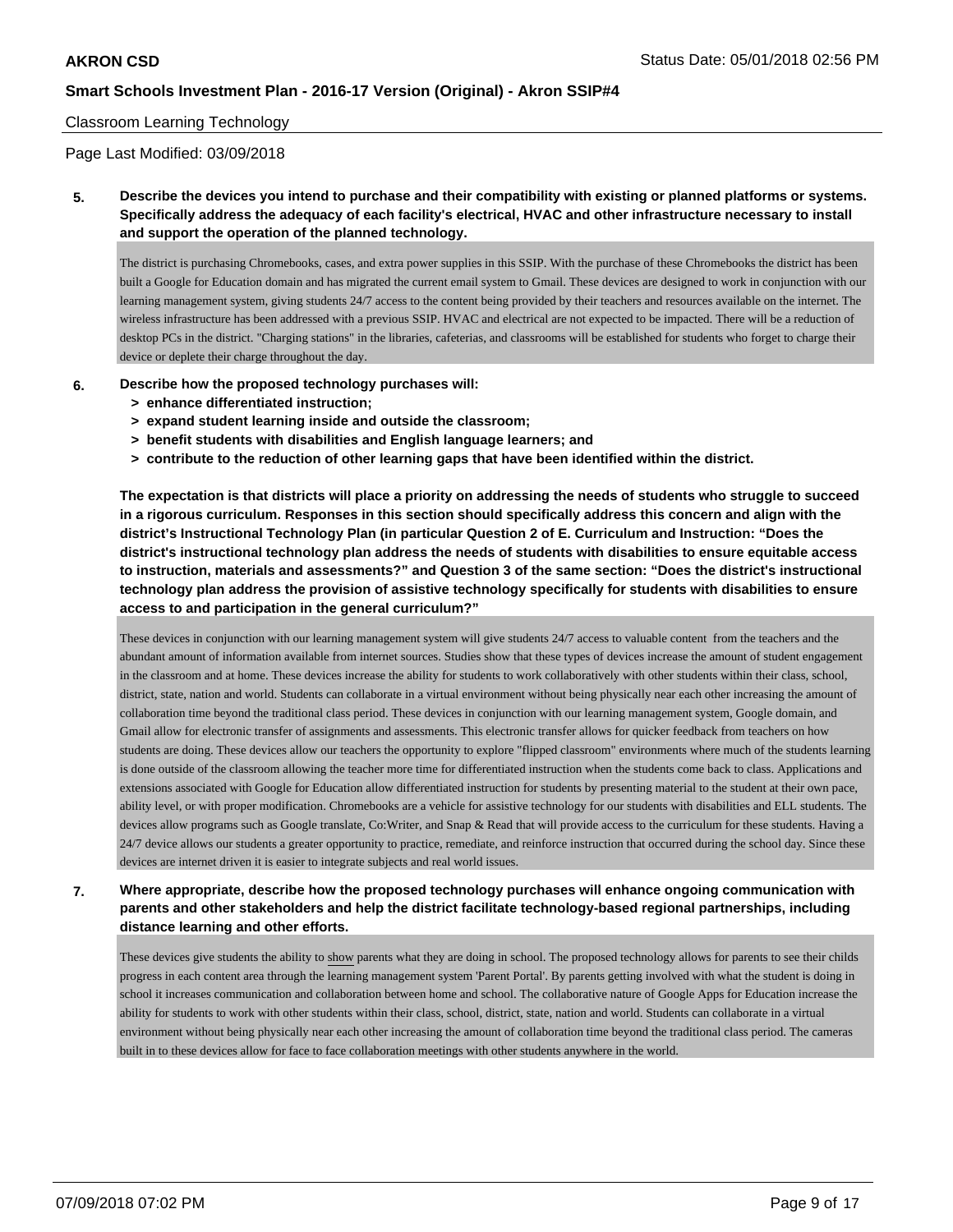### Classroom Learning Technology

Page Last Modified: 03/09/2018

**8. Describe the district's plan to provide professional development to ensure that administrators, teachers and staff can employ the technology purchased to enhance instruction successfully.**

**Note: This response should be aligned and expanded upon in accordance with your district's response to Question 1 of F. Professional Development of your Instructional Technology Plan: "Please provide a summary of professional development offered to teachers and staff, for the time period covered by this plan, to support technology to enhance teaching and learning. Please include topics, audience and method of delivery within your summary."**

Professional development will be ongoing and extensive throughout the summer and school year. The district has purchased BOCES services which include a Technology Integrator for 108 days out of the 180 day school year. Professional development will be provided via pull out and push in sessions with teachers and administrators. Pull-out sessions will be either half-day or full-day. Push-in sessions will typically be a period in length (approx. 42 minutes). Mass trainings will occur on staff development days.

| <b>Topic</b>            | <b>Audience</b> | <b>Method of Delivery</b> |
|-------------------------|-----------------|---------------------------|
| Intro to Schoolgy (LMS) | All             | pull-out                  |
| Advanced Schoology(LMS) | Teachers        | pull-out/push-in          |
| Chromebook basics       | All             | pull-out/push-in          |
| Intro to GAFE           | All             | mass training             |
| Gmail                   | All             | mass training/push-in     |
| Google drive            | All             | pull-out/push-in          |
| Google Docs             | All             | pull-out/push-in          |
| <b>Google Slides</b>    | All             | pull-out/push-in          |
| Google Forms            | All             | pull-out/push-in          |
| Goolge Sheets           | All             | pull-out/push-in          |
| Google Extensions       | All             | pull-out/push-in          |
| Goolge Apps             | All             | pull-out/push-in          |

**9. Districts must contact the SUNY/CUNY teacher preparation program that supplies the largest number of the district's new teachers to request advice on innovative uses and best practices at the intersection of pedagogy and educational technology.**

 $\boxtimes$  By checking this box, you certify that you have contacted the SUNY/CUNY teacher preparation program that supplies the largest number of your new teachers to request advice on these issues.

**9a. Please enter the name of the SUNY or CUNY Institution that you contacted.**

SUNY Buffalo (UB)

**9b. Enter the primary Institution phone number.**

716-645-2000

**9c. Enter the name of the contact person with whom you consulted and/or will be collaborating with on innovative uses of technology and best practices.**

Dr. Elisabeth Etopio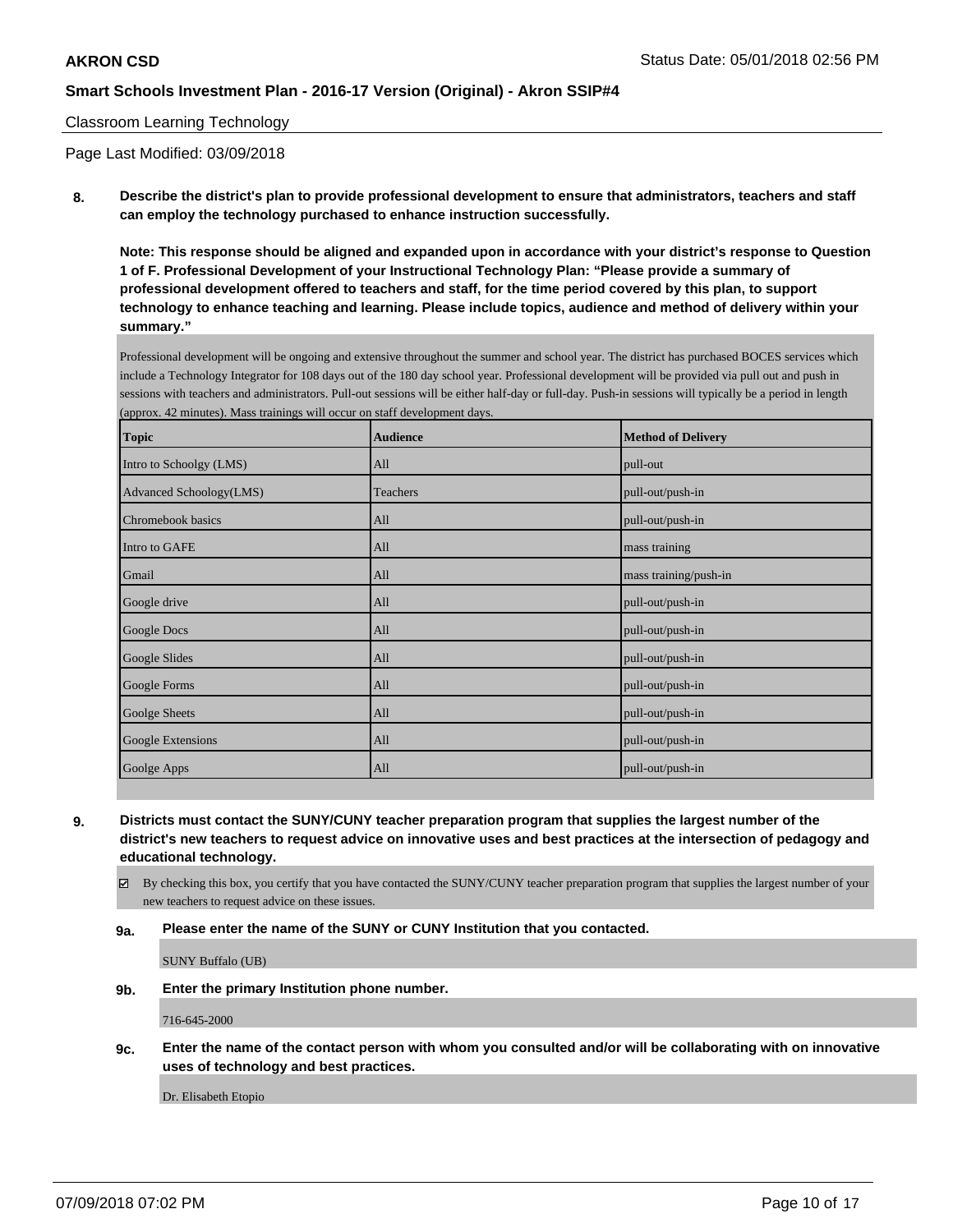### Classroom Learning Technology

Page Last Modified: 03/09/2018

**10. A district whose Smart Schools Investment Plan proposes the purchase of technology devices and other hardware must account for nonpublic schools in the district.**

#### **Are there nonpublic schools within your school district?**

Yes

- $\boxtimes$  No
- **11.** Nonpublic Classroom Technology Loan Calculator

The Smart Schools Bond Act provides that any Classroom Learning Technology purchases made using Smart Schools funds shall be lent, upon request, to nonpublic schools in the district. However, no school district shall be required to loan technology in amounts greater than the total obtained and spent on technology pursuant to the Smart Schools Bond Act and the value of such loan may not exceed the total of \$250 multiplied by the nonpublic school enrollment in the base year at the time of enactment.

See: http://www.p12.nysed.gov/mgtserv/smart\_schools/docs/Smart\_Schools\_Bond\_Act\_Guidance\_04.27.15\_Final.pdf.

|                                       | 1. Classroom<br>Technology<br>Sub-allocation | l 2. Public<br>l Enrollment<br>$(2014 - 15)$ | 3. Nonpublic<br>l Enrollment<br>(2014-15)                                                     | l 4. Sum of<br>Public and<br>l Nonpublic<br>Enrollment | 15. Total Per<br>Pupil Sub-<br>lallocation | 6. Total<br>Nonpublic Loan<br>Amount |
|---------------------------------------|----------------------------------------------|----------------------------------------------|-----------------------------------------------------------------------------------------------|--------------------------------------------------------|--------------------------------------------|--------------------------------------|
| Calculated Nonpublic Loan<br>l Amount |                                              |                                              | (No Response)   (No Response)   (No Response)   (No Response)   (No Response)   (No Response) |                                                        |                                            |                                      |

**12. To ensure the sustainability of technology purchases made with Smart Schools funds, districts must demonstrate a long-term plan to maintain and replace technology purchases supported by Smart Schools Bond Act funds. This sustainability plan shall demonstrate a district's capacity to support recurring costs of use that are ineligible for Smart Schools Bond Act funding such as device maintenance, technical support, Internet and wireless fees, maintenance of hotspots, staff professional development, building maintenance and the replacement of incidental items. Further, such a sustainability plan shall include a long-term plan for the replacement of purchased devices and equipment at the end of their useful life with other funding sources.**

 $\boxtimes$  By checking this box, you certify that the district has a sustainability plan as described above.

**13. Districts must ensure that devices purchased with Smart Schools Bond funds will be distributed, prepared for use, maintained and supported appropriately. Districts must maintain detailed device inventories in accordance with generally accepted accounting principles.**

By checking this box, you certify that the district has a distribution and inventory management plan and system in place.

**14.** If you are submitting an allocation for **Classroom Learning Technology** complete this table. **Note that the calculated Total at the bottom of the table must equal the Total allocation for this category that you entered in the SSIP Overview overall budget.**

|                         | Sub-Allocation |
|-------------------------|----------------|
| Interactive Whiteboards | $\overline{0}$ |
| Computer Servers        | $\overline{0}$ |
| Desktop Computers       | $\overline{0}$ |
| Laptop Computers        | 94,550         |
| <b>Tablet Computers</b> | $\overline{0}$ |
| <b>Other Costs</b>      | 18,210         |
| Totals:                 | 112,760        |

**15. Please detail the type, quantity, per unit cost and total cost of the eligible items under each sub-category. This is**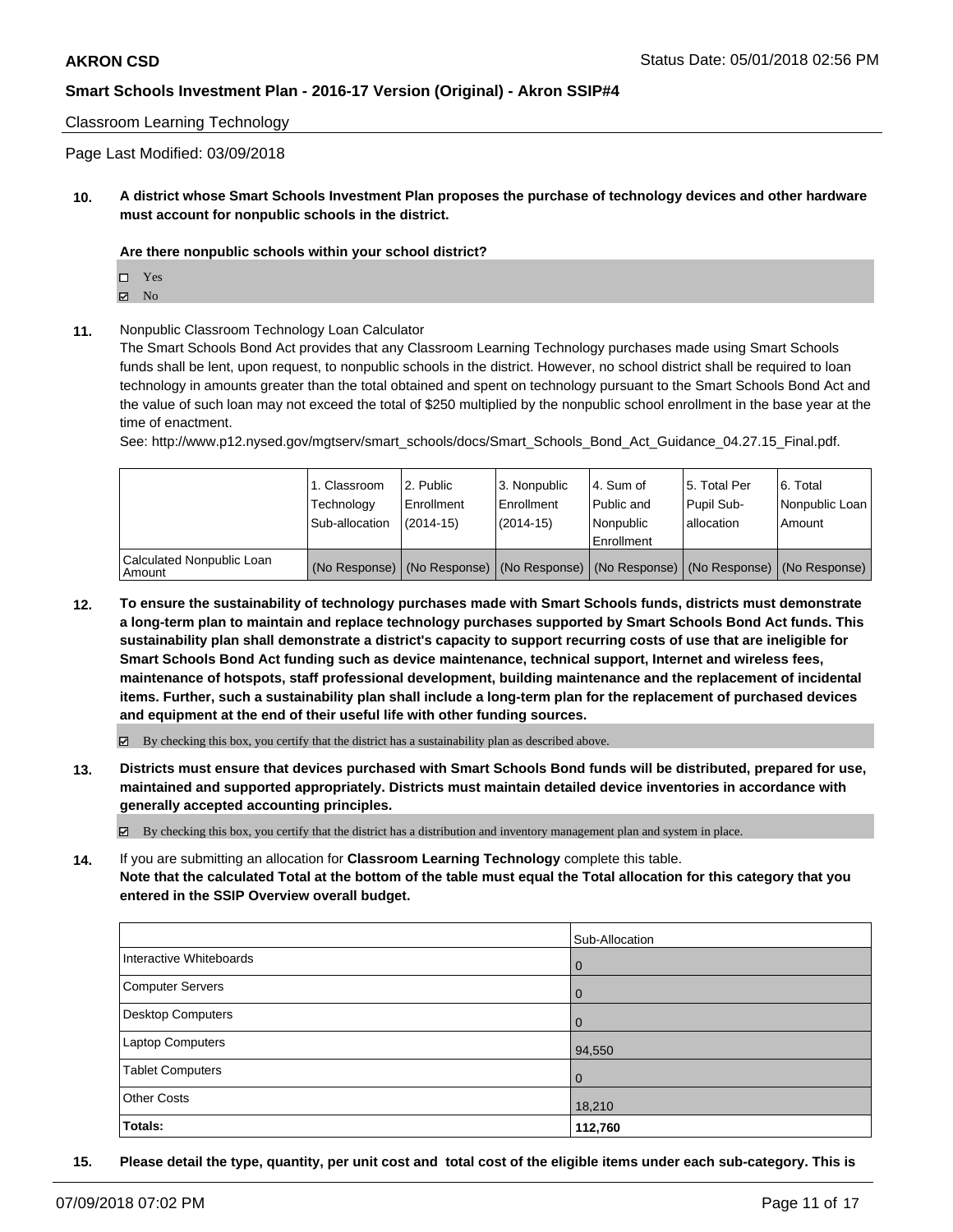### Classroom Learning Technology

Page Last Modified: 03/09/2018

**especially important for any expenditures listed under the "Other" category. All expenditures must be capital-bond eligible to be reimbursed through the SSBA. If you have any questions, please contact us directly through smartschools@nysed.gov.**

**Please specify in the "Item to be Purchased" field which specific expenditures and items are planned to meet the district's nonpublic loan requirement, if applicable.**

**NOTE: Wireless Access Points that will be loaned/purchased for nonpublic schools should ONLY be included in this category, not under School Connectivity, where public school districts would list them.**

| Select the allowable expenditure | Item to be Purchased           | Quantity | Cost per Item | <b>Total Cost</b> |
|----------------------------------|--------------------------------|----------|---------------|-------------------|
| type.                            |                                |          |               |                   |
| Repeat to add another item under |                                |          |               |                   |
| each type.                       |                                |          |               |                   |
| <b>Laptop Computers</b>          | Chromebook 11 with Touchscreen | 310      | 305           | 94,550            |
| <b>Other Costs</b>               | Google Chrome OS License       | 310      | 25            | 7,735             |
| <b>Other Costs</b>               | <b>Power Supplies</b>          | 20       | 25            | 500               |
| <b>Other Costs</b>               | <b>Chromebook Cases</b>        | 500      | 20            | 9,975             |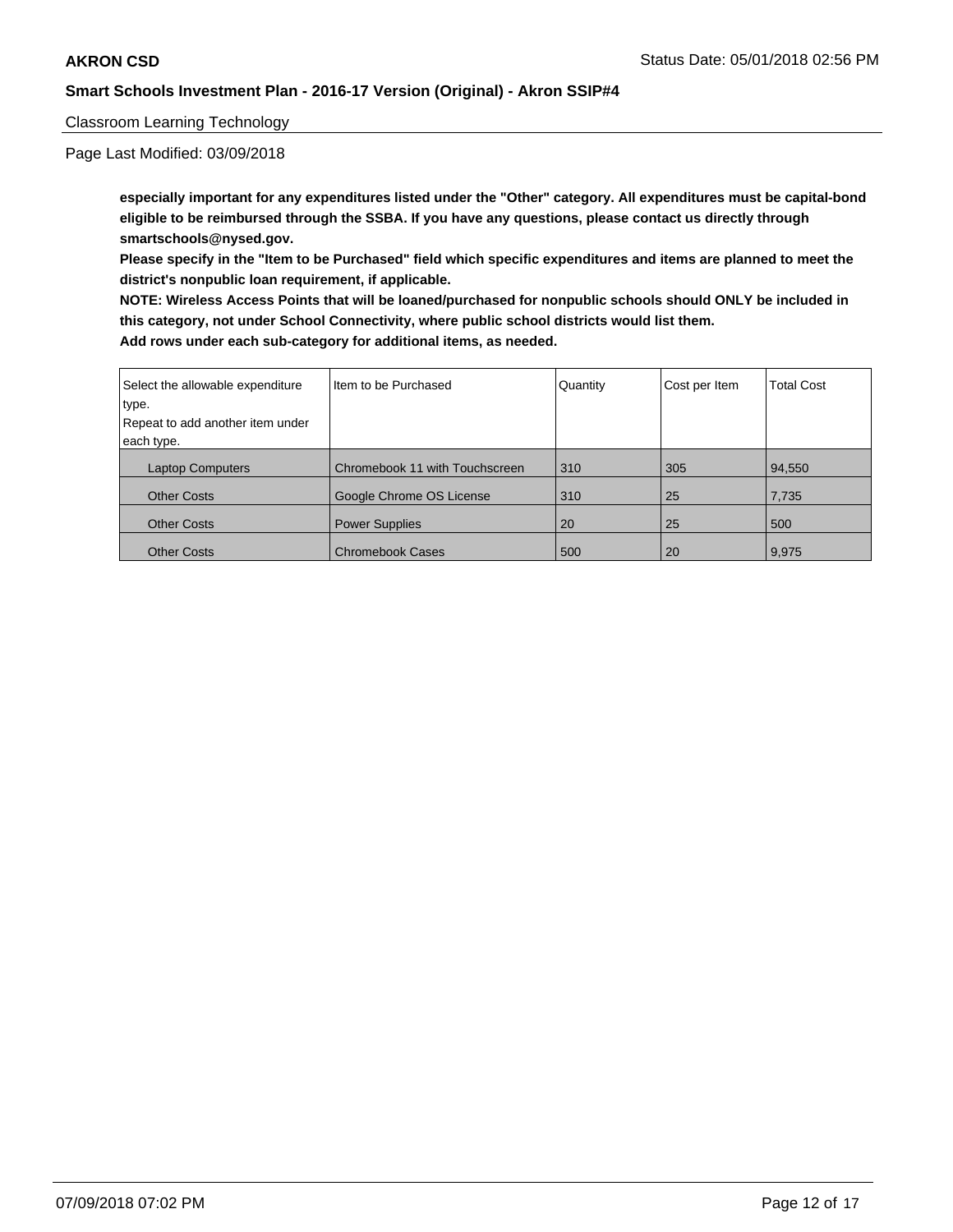#### Pre-Kindergarten Classrooms

Page Last Modified: 03/09/2018

**1. Provide information regarding how and where the district is currently serving pre-kindergarten students and justify the need for additional space with enrollment projections over 3 years.**

(No Response)

- **2. Describe the district's plan to construct, enhance or modernize education facilities to accommodate prekindergarten programs. Such plans must include:**
	- **Specific descriptions of what the district intends to do to each space;**
	- **An affirmation that pre-kindergarten classrooms will contain a minimum of 900 square feet per classroom;**
	- **The number of classrooms involved;**
	- **The approximate construction costs per classroom; and**
	- **Confirmation that the space is district-owned or has a long-term lease that exceeds the probable useful life of the improvements.**

(No Response)

**3. Smart Schools Bond Act funds may only be used for capital construction costs. Describe the type and amount of additional funds that will be required to support ineligible ongoing costs (e.g. instruction, supplies) associated with any additional pre-kindergarten classrooms that the district plans to add.**

(No Response)

**4. All plans and specifications for the erection, repair, enlargement or remodeling of school buildings in any public school district in the State must be reviewed and approved by the Commissioner. Districts that plan capital projects using their Smart Schools Bond Act funds will undergo a Preliminary Review Process by the Office of Facilities Planning.**

**Please indicate on a separate row each project number given to you by the Office of Facilities Planning.**

| <b>Project Number</b> |  |
|-----------------------|--|
| (No Response)         |  |

**5.** If you have made an allocation for **Pre-Kindergarten Classrooms,** complete this table.

**Note that the calculated Total at the bottom of the table must equal the Total allocation for this category that you entered in the SSIP Overview overall budget.**

|                                          | Sub-Allocation |
|------------------------------------------|----------------|
| Construct Pre-K Classrooms               | (No Response)  |
| Enhance/Modernize Educational Facilities | (No Response)  |
| <b>Other Costs</b>                       | (No Response)  |
| Totals:                                  | 0              |

**6. Please detail the type, quantity, per unit cost and total cost of the eligible items under each sub-category. This is especially important for any expenditures listed under the "Other" category. All expenditures must be capital-bond eligible to be reimbursed through the SSBA. If you have any questions, please contact us directly through smartschools@nysed.gov.**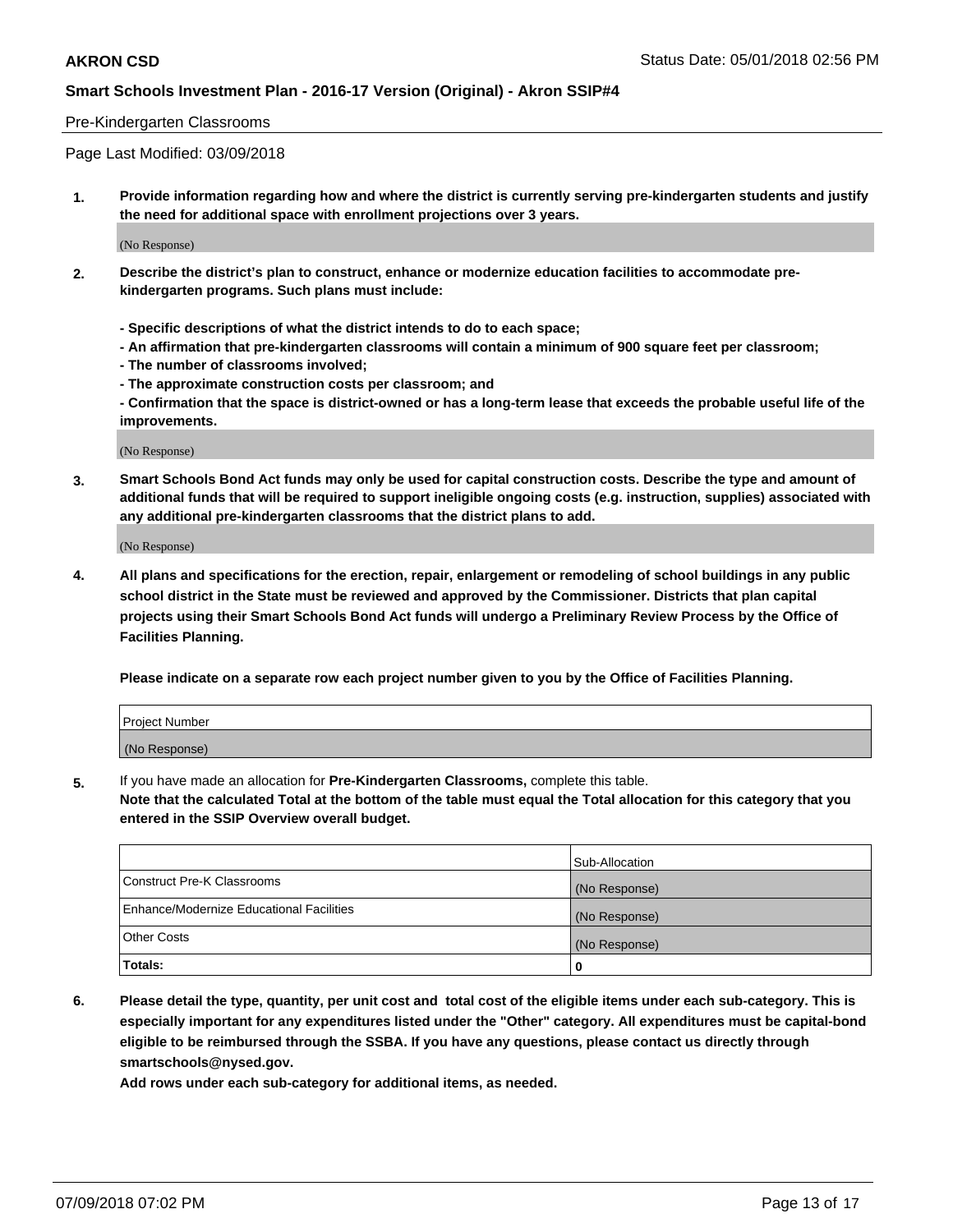# Pre-Kindergarten Classrooms

| Select the allowable expenditure | Item to be purchased | Quantity      | Cost per Item | <b>Total Cost</b> |
|----------------------------------|----------------------|---------------|---------------|-------------------|
| type.                            |                      |               |               |                   |
| Repeat to add another item under |                      |               |               |                   |
| each type.                       |                      |               |               |                   |
| (No Response)                    | (No Response)        | (No Response) | (No Response) | (No Response)     |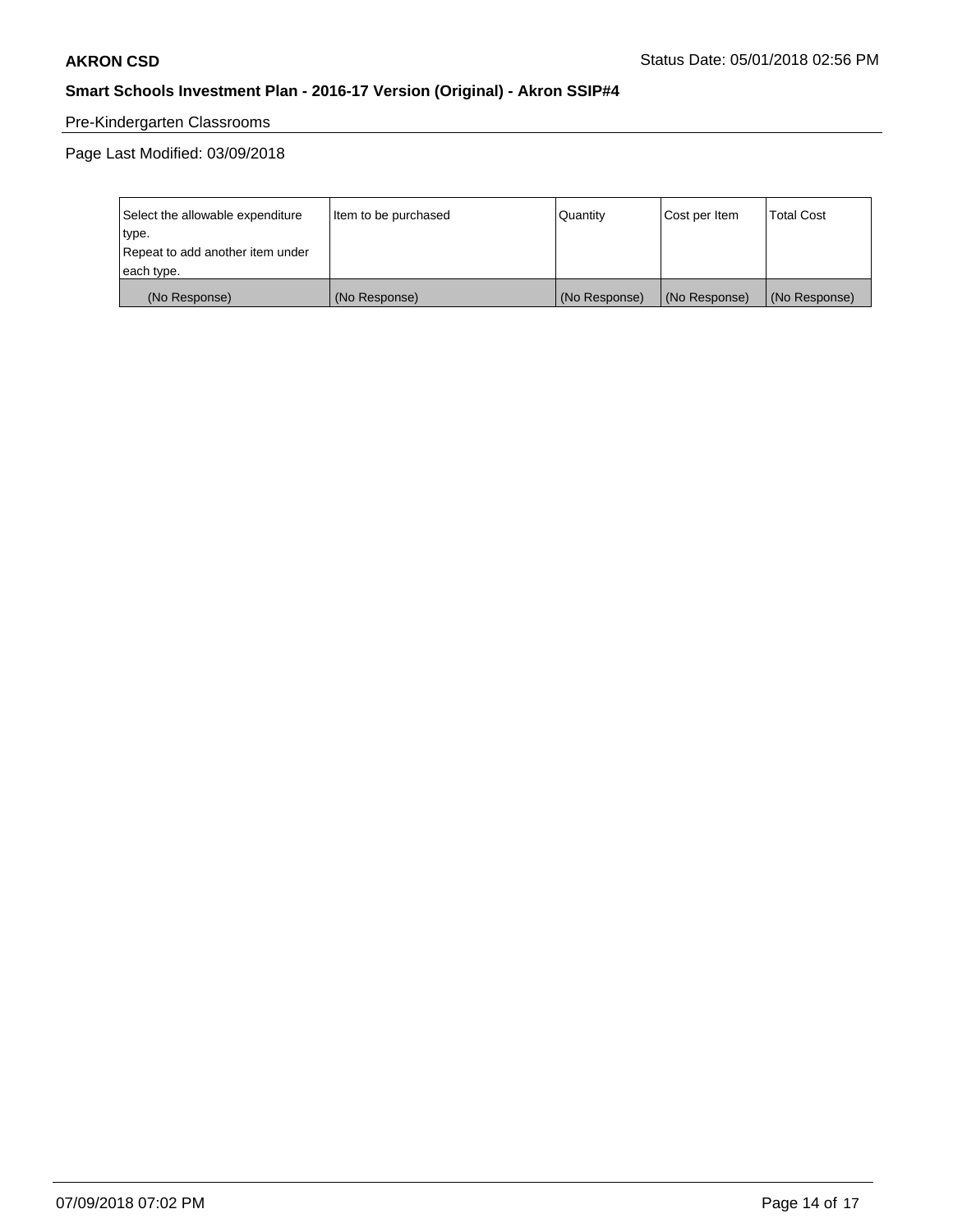#### Replace Transportable Classrooms

Page Last Modified: 03/09/2018

**1. Describe the district's plan to construct, enhance or modernize education facilities to provide high-quality instructional space by replacing transportable classrooms.**

(No Response)

**2. All plans and specifications for the erection, repair, enlargement or remodeling of school buildings in any public school district in the State must be reviewed and approved by the Commissioner. Districts that plan capital projects using their Smart Schools Bond Act funds will undergo a Preliminary Review Process by the Office of Facilities Planning.**

**Please indicate on a separate row each project number given to you by the Office of Facilities Planning.**

| Project Number |  |
|----------------|--|
| (No Response)  |  |

**3. For large projects that seek to blend Smart Schools Bond Act dollars with other funds, please note that Smart Schools Bond Act funds can be allocated on a pro rata basis depending on the number of new classrooms built that directly replace transportable classroom units.**

**If a district seeks to blend Smart Schools Bond Act dollars with other funds describe below what other funds are being used and what portion of the money will be Smart Schools Bond Act funds.**

(No Response)

**4.** If you have made an allocation for **Replace Transportable Classrooms**, complete this table. **Note that the calculated Total at the bottom of the table must equal the Total allocation for this category that you entered in the SSIP Overview overall budget.**

|                                                | Sub-Allocation |
|------------------------------------------------|----------------|
| Construct New Instructional Space              | (No Response)  |
| Enhance/Modernize Existing Instructional Space | (No Response)  |
| Other Costs                                    | (No Response)  |
| Totals:                                        | 0              |

**5. Please detail the type, quantity, per unit cost and total cost of the eligible items under each sub-category. This is especially important for any expenditures listed under the "Other" category. All expenditures must be capital-bond eligible to be reimbursed through the SSBA. If you have any questions, please contact us directly through smartschools@nysed.gov.**

| Select the allowable expenditure | Item to be purchased | Quantity      | Cost per Item | <b>Total Cost</b> |
|----------------------------------|----------------------|---------------|---------------|-------------------|
| type.                            |                      |               |               |                   |
| Repeat to add another item under |                      |               |               |                   |
| each type.                       |                      |               |               |                   |
| (No Response)                    | (No Response)        | (No Response) | (No Response) | (No Response)     |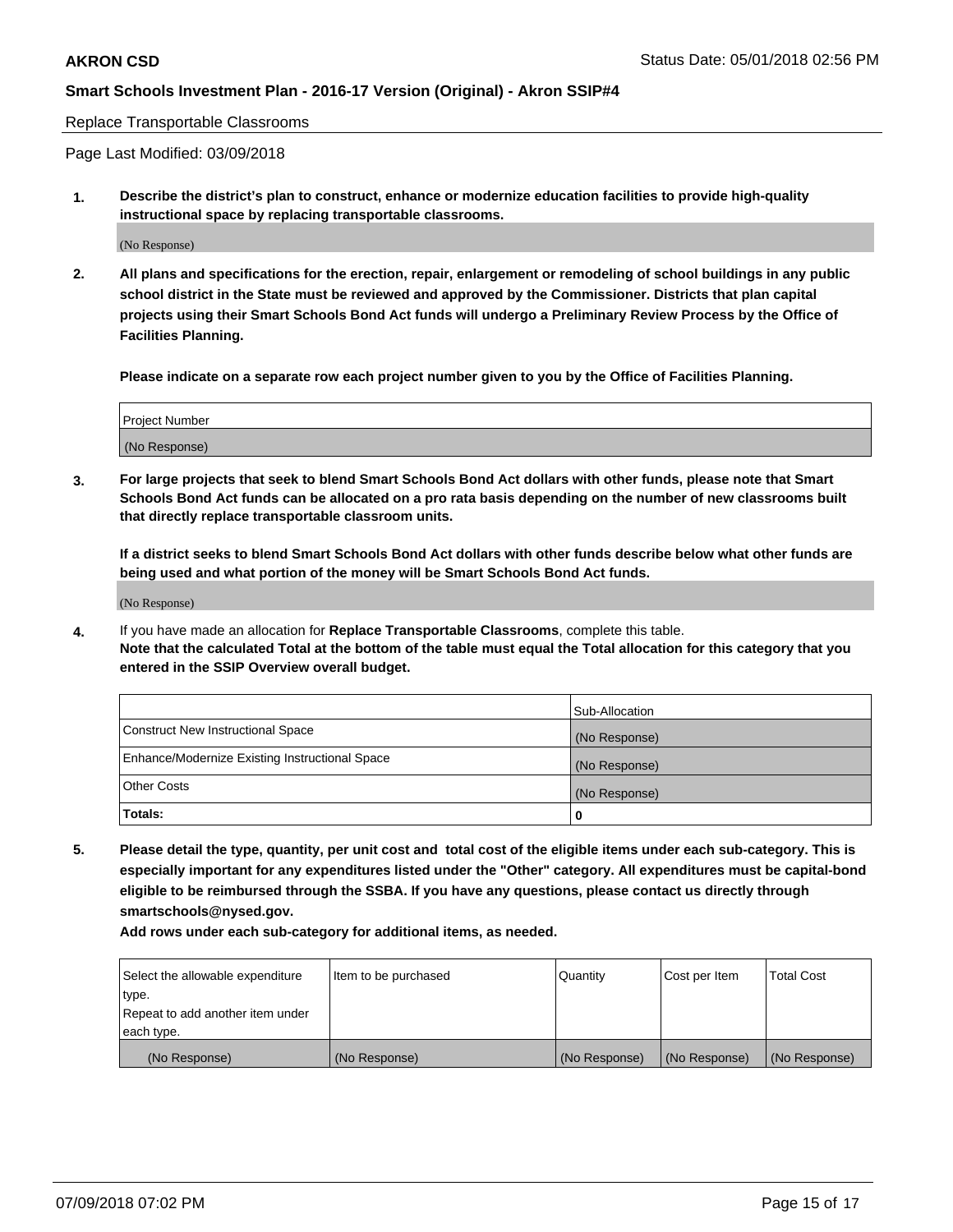### High-Tech Security Features

Page Last Modified: 03/09/2018

**1. Describe how you intend to use Smart Schools Bond Act funds to install high-tech security features in school buildings and on school campuses.**

(No Response)

**2. All plans and specifications for the erection, repair, enlargement or remodeling of school buildings in any public school district in the State must be reviewed and approved by the Commissioner. Districts that plan capital projects using their Smart Schools Bond Act funds will undergo a Preliminary Review Process by the Office of Facilities Planning.** 

**Please indicate on a separate row each project number given to you by the Office of Facilities Planning.**

| <b>Project Number</b> |  |  |
|-----------------------|--|--|
|                       |  |  |
| (No Response)         |  |  |

- **3. Was your project deemed eligible for streamlined Review?**
	- Yes  $\square$  No
- **4. Include the name and license number of the architect or engineer of record.**

| Name          | License Number |
|---------------|----------------|
| (No Response) | (No Response)  |

**5.** If you have made an allocation for **High-Tech Security Features**, complete this table. **Note that the calculated Total at the bottom of the table must equal the Total allocation for this category that you entered in the SSIP Overview overall budget.**

|                                                      | Sub-Allocation |
|------------------------------------------------------|----------------|
| Capital-Intensive Security Project (Standard Review) | (No Response)  |
| <b>Electronic Security System</b>                    | (No Response)  |
| <b>Entry Control System</b>                          | (No Response)  |
| Approved Door Hardening Project                      | (No Response)  |
| <b>Other Costs</b>                                   | (No Response)  |
| Totals:                                              | 0              |

**6. Please detail the type, quantity, per unit cost and total cost of the eligible items under each sub-category. This is especially important for any expenditures listed under the "Other" category. All expenditures must be capital-bond eligible to be reimbursed through the SSBA. If you have any questions, please contact us directly through smartschools@nysed.gov.**

| Select the allowable expenditure | Item to be purchased | Quantity      | Cost per Item | <b>Total Cost</b> |
|----------------------------------|----------------------|---------------|---------------|-------------------|
| type.                            |                      |               |               |                   |
| Repeat to add another item under |                      |               |               |                   |
| each type.                       |                      |               |               |                   |
| (No Response)                    | (No Response)        | (No Response) | (No Response) | (No Response)     |